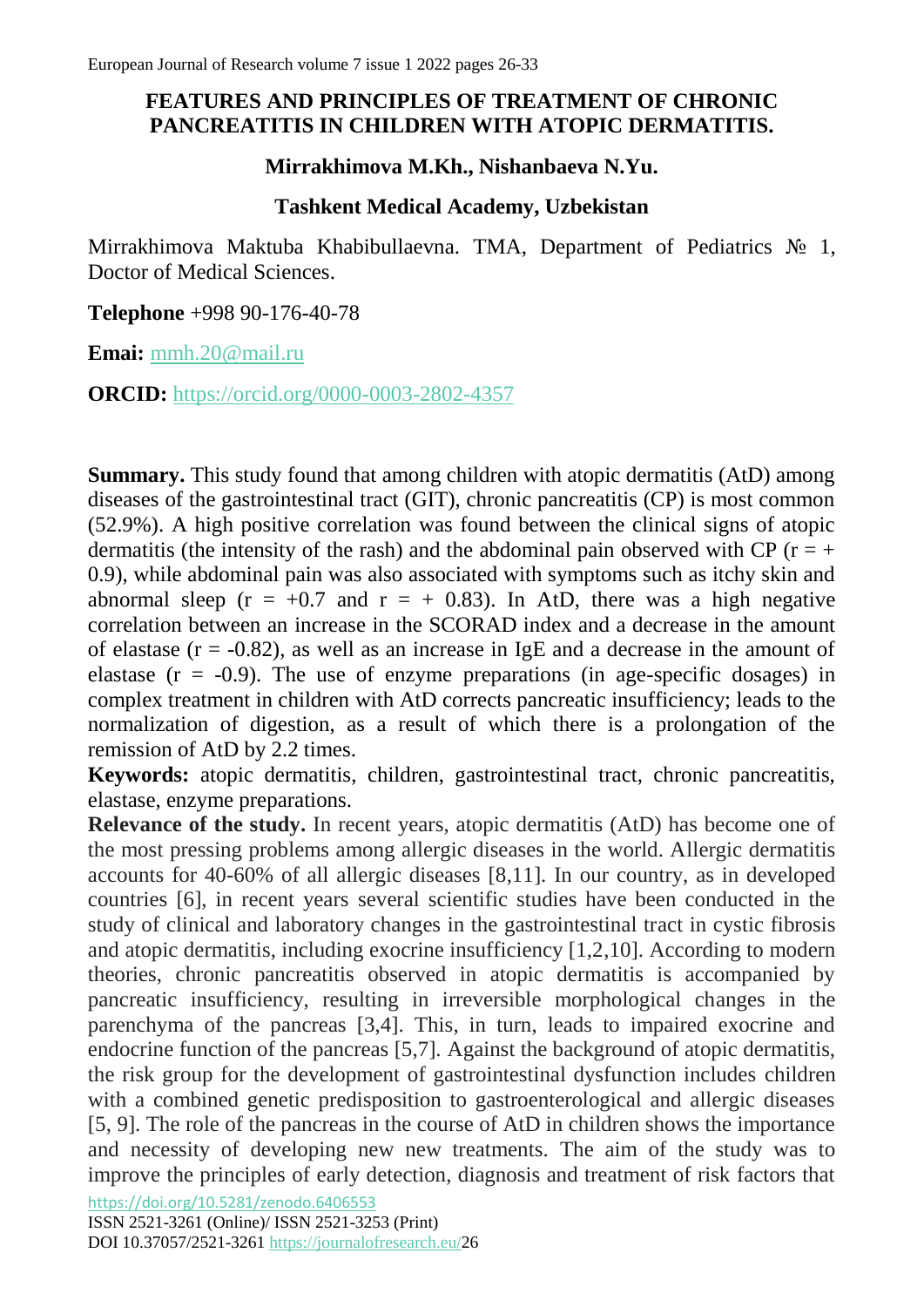European Journal of Research volume 7 issue 1 2022 pages 26-33

cause clinical laboratory changes in the gastrointestinal tract in children with atopic dermatitis.

**Materials and methods of research.** 386 children with atopic dermatitis aged 6 months to 18 years treated at the multidisciplinary clinic of the Tashkent Medical Academy in 2017-2020 were included in the study (for retrospective and prospective follow-up). The study used general clinical, laboratory-instrumental, allergological, immunological and statistical research methods.

**Results and discussions.** To address the above objectives, 386 children with AtD from 6 months to 18 years of age were divided into three groups based on the classification adopted by the Russian Association of Clinical Immunologists and Allergists (2002). Infants with atopic dermatitis (children under 2 years of age) - 167  $(43.6\%)$ , children with atopic dermatitis  $(2 \text{ to } 12 \text{ years})$  - 134  $(34.7\%)$  and adolescents with atopic dermatitis (12 to 18 years) 85 (22.0%) of the sick children were different, with an average age of  $6.2 \pm 1.3$ . The results showed that AtD was 1.2 times more common in girls than in boys when distributed by sex in all groups, according to the literature, the predisposition to the disease was determined in girls. Retrospectively analyzed sick children were divided into groups according to the condition of the gastrointestinal tract (GIT). In atopic dermatitis, 331 children (85.7%) had clinical and laboratory changes in GIT, and 55 children (14.2%) did not have clinical and laboratory changes in GIT. According to the data obtained, the observation of clinical and laboratory changes in GIT in patients diagnosed with AtD has been increasing from year to year.

 For example, in 2017, 29 patients (68.4%) with clinical- GIT laboratory changes in AtD, while by 2020 the number of applications was 137 (86.1%). The nature of nutrition, which is one of the factors influencing the development of clinical and laboratory changes in the gastrointestinal tract, was studied, taking into account the composition, type and order of daily meals of patients in the group.

While 69.6% of infants with AtD were found to be switched to early artificial feeding, the transition to family table meals was found to be early, while children (64.9%) and adolescents with AtD (82.3%) were found to be mostly non-compliant. According to the nature of the diet, the predominance of high-consumption products, ie sweets, mainly in infants AtD (73.6%) (r> 0.05), the predominance of fatty foods  $(69.4\%)$  (r  $\lt 0.001$ ), the predominance of sharp, spicy foods in adolescents AtD -(64.7%) was observed. Children were found to have AtD observed in 103 (76.8%) cases of excessive consumption of meat  $(r < 0.001)$ .

However, the frequency of AtD feeding in adolescents was lower than in children of other ages  $(r < 0.001)$ .

 One of the factors contributing to the development of the disease in children was hereditary predisposition, which was reported to be high in both groups (84% and 86.4%). Diseases of the gastrointestinal tract were found to be 2.4 times more common in the parents of the first group of children  $(49.3\% \text{ vs. } 20.3\%, \text{ r} < 0.001)$ .

<https://doi.org/10.5281/zenodo.6406553> The identified GIT diseases of patients with AtD in the analysis were distributed as follows: 52.9% - chronic SP, 24.5% - chronic gastritis, 22.9% - chronic cholecystitis, 20.5% - intestinal syndrome, 15.6% - chronic gastroduodenitis, 15.5% had gallstone

ISSN 2521-3261 (Online)/ ISSN 2521-3253 (Print) DOI 10.37057/2521-3261 [https://journalofresearch.eu/2](https://journalofresearch.eu/)7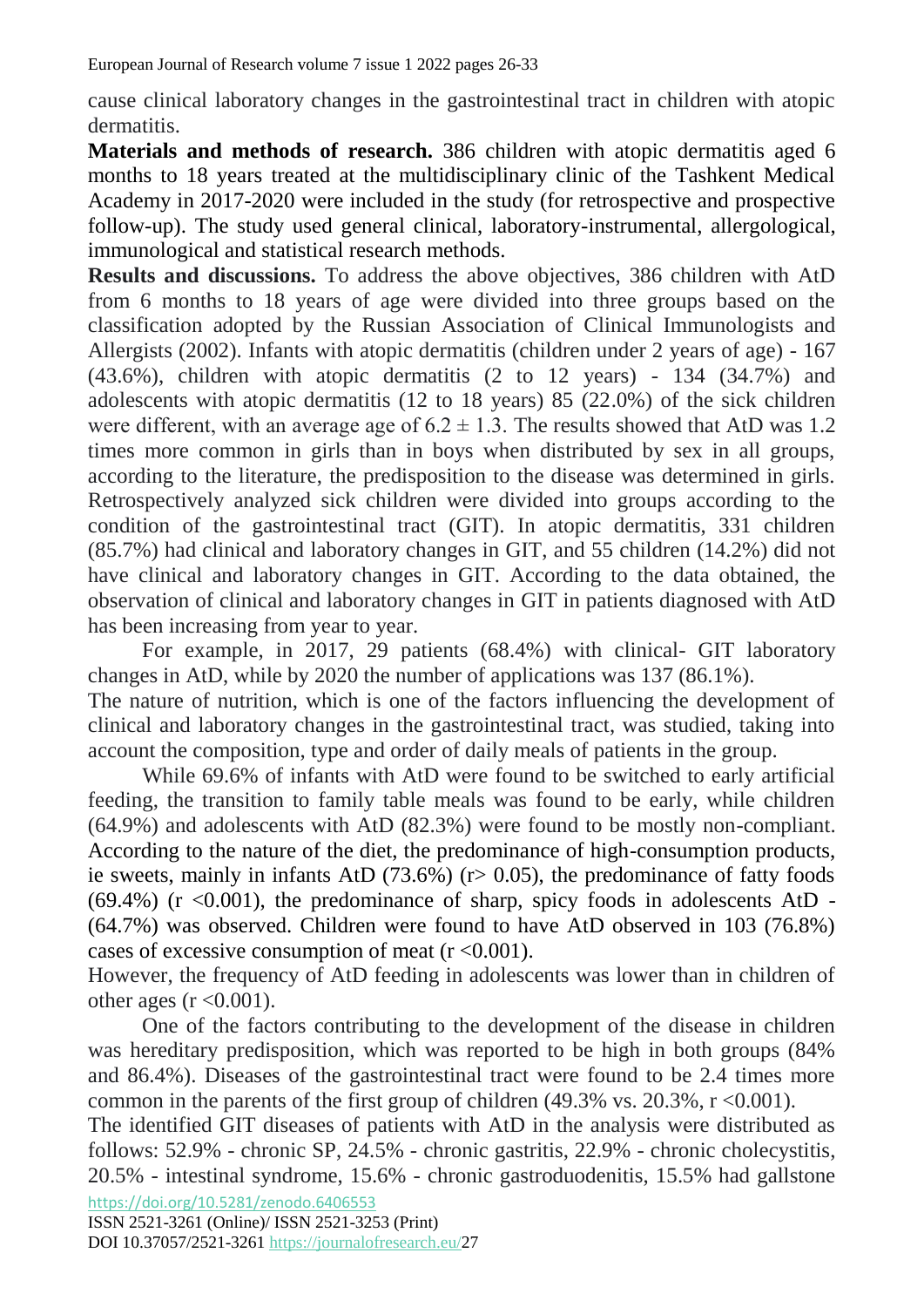disease, 8.4% had ulcer disease, and more than 50% of these patients were diagnosed with 2 and 3 gastrointestinal tract at the same time. It is noteworthy that in the diagnosis of chronic pancreatitis, the most common form of in pagastrointestinal tract tients with AtD (52.9%), the cases of external and internal secretory insufficiency, which are critical in the treatment and management of patients, were not reflected. A study of children suspected of having atopic dermatitis showed that all of those examined complained of an itchy rash that spread to the skin within 6-12 months. The presence of pruritic rashes in the last 12 months of AtD was 2 times more common in the first group of children (infants AtD) than in children and adolescents (76.0%; 34.3% and 51.7%, respectively) ( $r > 0.05$ ). However, the location of typical rashes below the knee, on the wrist surfaces, on the skin of the palms, around the neck, eyes, and ears was predominant in the examined adolescents 81.1%.

 AtD was observed in more children and adolescents with complete disappearance of AtD rash at the end of 12 months, complete clinical remission periods with no evening discomfort and itching (61.1% and 62.3%). Sleep disturbances less than once a week as a result of severe itching were observed in more infants 60.4%, more than 1 time per week was observed mainly in children and adolescents AtD. Gastroenterological complaints were detected in 78.2% of children and adolescents with AtD. Most often, sick children were disturbed by complaints such as a feeling of heaviness in the abdominal area (52.9%), pain in the epigastric area (47.4%), belching (29.7%) and heartburn (18.2%). Occasionally, children and adolescents also complained of vomiting (32.1%), constipation (29.5%), or diarrhea (18.4%). In order to study the most common pancreatic insufficiency (52.9%) in children with atopic dermatitis, 120 patients with AtD were included in the in-depth study. Since 52.5% of the patients with CP in the study were children aged 2 to 12 years, the treatment plan was conducted in patients of the same age. In the process of determining pancreatic elastase in children with AtD at this stage of the study, the presence of external secretory insufficiency in patients with concomitant chronic pancreatitis and their indicators were compared with the absence of chronic pancreatitis in AtD and healthy children (Table 1).

| <b>Groups</b>                            | <b>Elastase</b> (mkg) | The norm                                             |  |  |  |
|------------------------------------------|-----------------------|------------------------------------------------------|--|--|--|
| There is an ATD CP   $150,9\pm0.56**$    |                       | $CP$ severe levels: $\langle 100 \text{mkg} \rangle$ |  |  |  |
| $n=70$                                   |                       | CP moderate severity: 100-200mkg                     |  |  |  |
| There is no AtD CP $ 280,4\pm0,23^* $    |                       | Dosage: 200-500 mcg                                  |  |  |  |
| $n=30$                                   |                       | Increase: 500-700 mcg                                |  |  |  |
| Healthy children n=20   367,7 $\pm$ 0,31 |                       | Significant increase: $> 700$                        |  |  |  |

*Table 1.* The set of  $\mathbb{R}$  is the set of  $\mathbb{R}$  is the set of  $\mathbb{R}$  is the set of  $\mathbb{R}$  is the set of  $\mathbb{R}$  is the set of  $\mathbb{R}$  is the set of  $\mathbb{R}$  is the set of  $\mathbb{R}$  is the set of  $\mathbb{R}$  is th **Analysis of the amount of pancreatic elastase in the feces of patients with AtDli**

*Note: r <0.001 relative to healthy children.*

In the children in our study, elastase levels ranged from small numbers to normal. In children with pancreatic insufficiency (WPI) with AtD, the amount of pancreatic elastase ranged from <100 mcg to 230 mcg. The amount of pancreatic elastase did not show a significant difference ( $p = 0.001$ ) ( $p = 0.001$ ) from children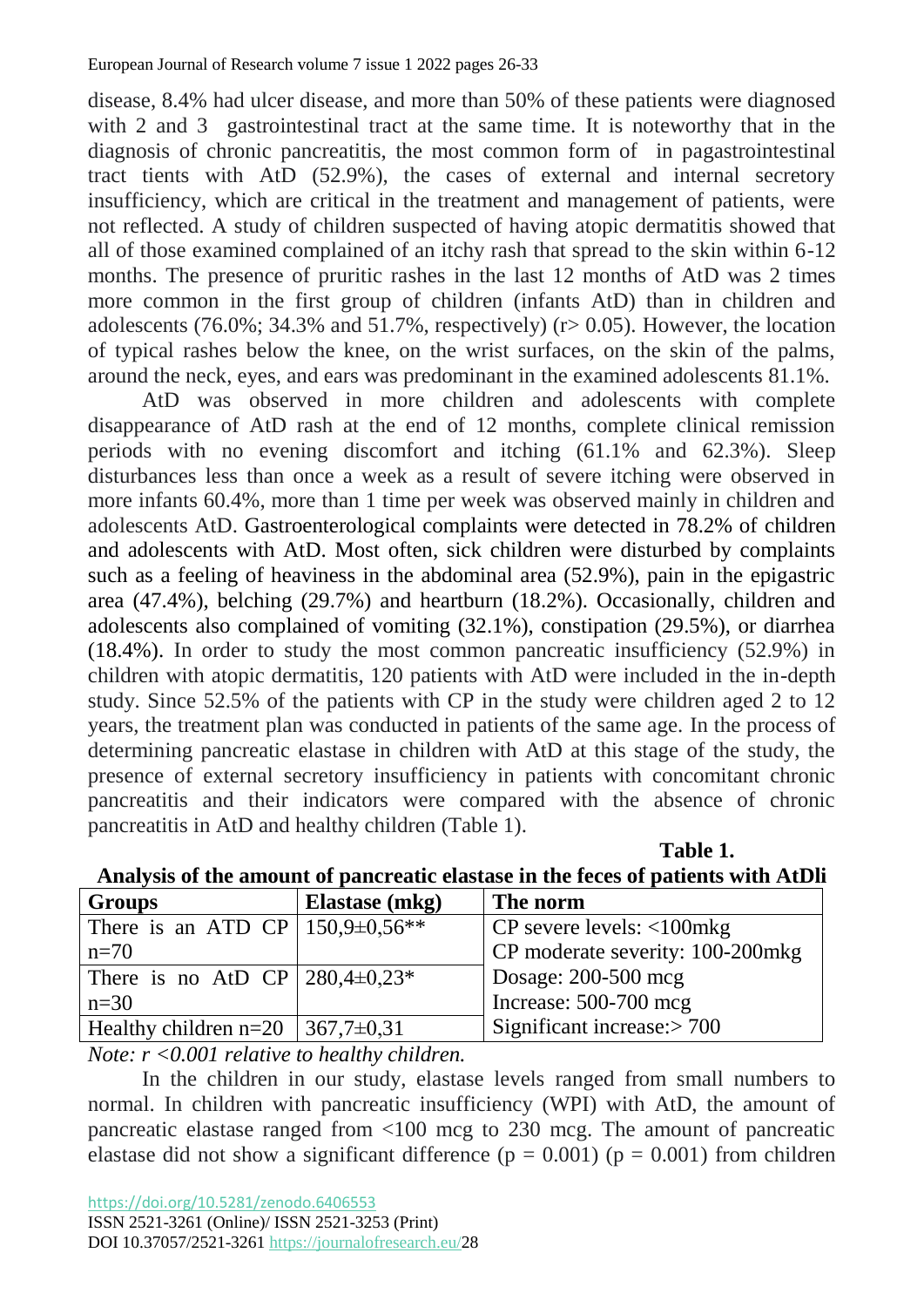with WPI iency and healthy children with AtD WPI deficiency (497 mcg from the 209 mcg interval).

We found a weak correlation correlation  $(r = + 0.21)$  between the SCORAD index and the amount of pancreatic elastase, which indicates the severity of AtD in children whose ChP was not detected. In patients with ChP, a strong negative correlation was observed  $(r = -0.82)$ . This means that the heavier the AtD (the higher the SCORAD index), the heavier the ChP (the amount of elastase decreases to moderate to severe). In the course of the study, the following factors leading to the development of ChP were identified in the analysis of AtD patients. Among all gastroenterological complaints observed in patients, we distinguished those specific to ChP: pain in the left subcostal space (74.1%), nausea (61.6%), flatulence, flatulence, with varying degrees of intensity, caused by eating disorders decreased appetite (70.8%), increased number of stools containing undigested food particles, lack of body mass gain.

 Specific changes were noted in all groups in the diagnosis of ChP in children with AtD, as well as pancreas laboratory tests, as well as ultrasound examination (UTT), which allows a complete analysis of the state of pancreas. UTT results showed varying degrees of unevenness and changes in the exogenousness of the pancreas parenchyma in 62.9% of patients with AtD in the study. The increase in pediatric AtD pancreas pancreas was higher than in adolescent and infant AtD  $(61.9\%; 46.1\%$  and  $32.5\%$ , respectively) (r <0.001). Changes in the homogeneous distribution of exosignal signals and exchange of dense areas in adolescents were more pronounced than in other infants AtD, and it was found that they were more prone to changes from major spectral changes - outflow tract enlargement, increased pancreas density. The study also analyzed the characteristics and causes of abdominal pain, which is one of the main symptoms of ChP, especially exocrine insufficiency. The nature of the pain is constant, exacerbated after consuming large amounts of fatty foods, and a decrease in the intensity and duration of pain is observed in the exacerbation of functional insufficiency.

When studying the peripheral blood parameters of children, no significant changes in peripheral blood were observed in both groups of patients, except for the number of eosinophils during the period of disease progression. The number of eosinophils was slightly higher in patients with AtD ChP  $(7.1 \pm 0.2)$  than in patients without ChP (6.5  $\pm$  0.31  $\ast$ ), but eosinophils in healthy children (1.31  $\pm$  0.12  $\ast\ast$ ) an increase in the number of patients in both groups (5.4; 4.5, respectively) was observed ( $r$  <0.001). In patients with AtD ChP, total IgE averaged 406.9 XB / ml in the range of 102–1514 XB / ml. In patients without AtD ChP, this figure averaged 377.2 XB / ml in the range of 93.5–1059 XB / ml. Both groups made a reliable difference ( $p = 0.0001$ ) from the control group in terms of total IgE content (healthy group averaged 45.6 XB / ml, range 17.2 - 87.1 XB / ml). The highest total IgE was found in patients with AtD ChP, which was 8.9 times higher than in healthy children.

<https://doi.org/10.5281/zenodo.6406553> In our opinion, this is because the allergic process in patients with AtD ChP is more severe than in patients without AtD ChP. Specific allergological examinations were performed in 50 children with AtD-confirmed. Diagnostically significant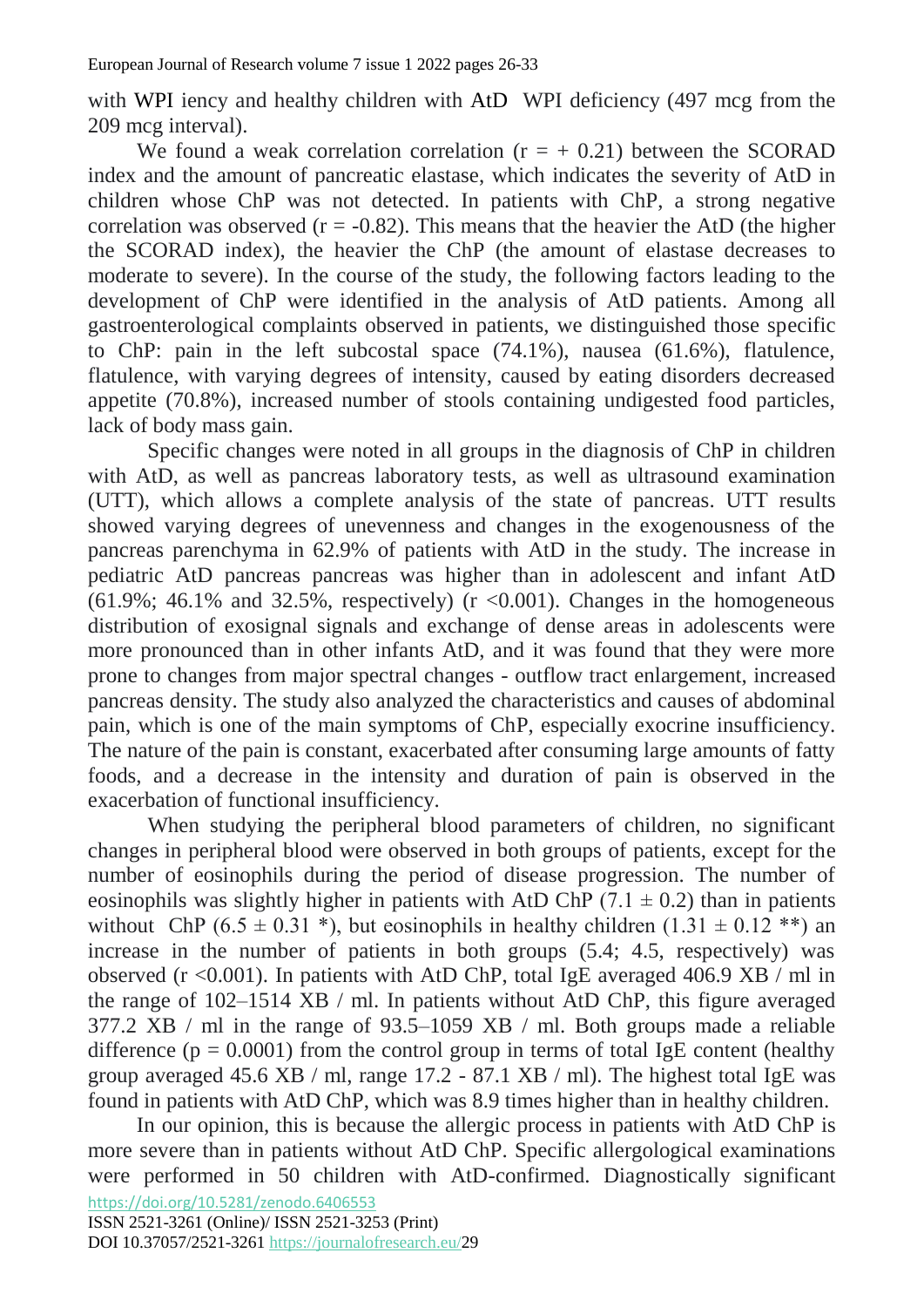European Journal of Research volume 7 issue 1 2022 pages 26-33

concentrations of allergen-specific IgE in the serum of patients with AtD ChP were detected in 81.5%.

 Diagnostically significant concentrations of allergen-specific IgE in the serum of patients without AtD ChP were detected in 52.3%. It should be noted that 75.5% of children with AtD ChP were sensitive to serum-specific IgE, mainly food allergens, which was 35% in the comparison group. The study found that the higher the SCORAD index associated with the severity of the disease in patients with AtD ChP, the lower the pancreatic elastase (Fig. 1). The analysis between the SCORAD index and the pancreatic elastase index showed a strong negative correlation correlation ( $r = -0.82$ ).



Figure 1. AtD SCORAD index and correlation with pancreatic elastase

 A strong negative correlation correlation was also found between pancreatic elastase index in fecal and total IgE  $(r = -0.9)$ . Therefore, the level of pancreatic elastase in the feces can be assessed as a prognostic criterion for the onset and outcome of AtD.

 Patients with AtD ChP were divided into 2 groups (primary and control) depending on the type of treatment. Thirty patients in the control group (who have AtD ChP) were given basic therapy to treat atopic dermatitis (hypoallergenic regimen, antihistamines, topical glucocorticosteroids, symptomatic treatment).

The main group consisted of 43 children (who have AtD ChP), and they were given enzyme preparations (creon) to correct pancreatic insufficiency in addition to basic treatment. The average dose of creon was given 1 capsule (10,000 units of lipase) 3 times a day for 4 weeks. The effectiveness of treatment was assessed through the study of the main symptoms of digestive disorders (abdominal pain, irregular stools, nausea, flatulence), as well as coprology (dynamics of creatorrhea and steatorrhea). During the administration of basic therapy + enzyme drugs in the main group of patients with ChP deficiency: abdominal pain disappeared in 79.1% of patients, and in the control group of patients - 16.6%; unstable stools decreased in the main group of patients to 65.1% and 11.6%, respectively, in the control group of patients this sign was maintained in high percentages. Coprologic examination revealed type 1 steatorrhea (presence of neutral fat in the stool) in 35 (87.5%) children, creatorrhea - 8 (20%), indigestible tissue - 31 (77.5%), amylorea - 34 (85%), Decreased elastase value was detected in 31 (77.5%) children. Loss of neutral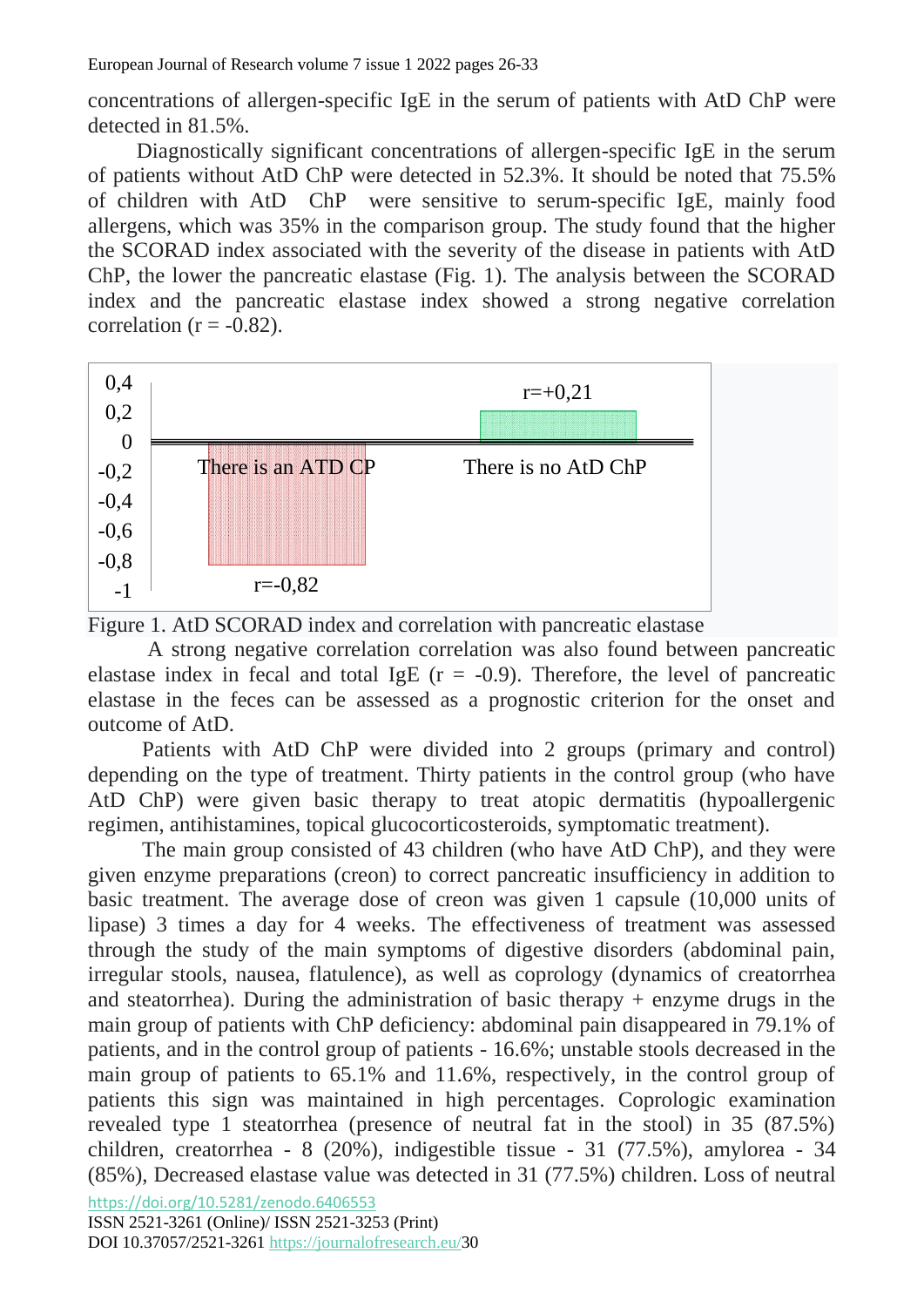fat in coprologic examination, normalization of elastase levels is a marker of the effectiveness of enzymatic treatment.

 It should be noted that in 16 (40%) of the main group of children we observed, steatorrhea disappeared by the 14th day of enzyme treatment, and by 4 weeks of treatment, it disappeared in almost all patients. Against the background of complex treatment with enzyme therapy in the main group of patients, in parallel with the regression of abdominal, dyspeptic and coprology syndromes, positive dynamics of skin symptoms were observed: lesion area according to the SCORAD index, hyperemia and infiltration, itching decreased (Table 2). Significant improvement in skin syndrome was observed in 72.5% of children, moderate improvement in 20.0%, ineffectiveness was observed in 7.5% of patients compared to the treated measures, which requires a more in-depth study of the causes of the pathological process. In a coprologic examination of children in the control group, steatorrhea persisted in 90% of patients by day 14 of the disease, and creatorrhea persisted in 40% of patients. On the 28th day of the disease, these figures were significantly higher than in the main group.

| Table 2. |
|----------|
|          |

| The severity of   | The main group $n=40$ |                | Control group $n=30$ |               |
|-------------------|-----------------------|----------------|----------------------|---------------|
| disease in<br>the | <b>Before</b>         | From the case  | <b>Before</b>        | From the case |
| the patients on   | treatment             | Then           | treatment            | then          |
| examination       |                       |                |                      |               |
| <b>SCORAD</b>     |                       |                |                      |               |
| index (in points) | $39,6 \pm 0.5$        | $12,5\pm1,6**$ | $38,2\pm0,3$         | $21,5\pm0.9*$ |

**Evaluation of patients according to the SCORAD index**

*Note: r <0.001 relative to healthy children.*

Regression of abdominal, dyspeptic, and coprology syndromes was almost non-existent in the control group, with positive dynamics of skin-induced symptoms observed in only 21.4% of patients: skin lesions, hyperemia and infiltration, and pruritus remained high. Significant improvement in skin syndrome was observed in 19.5% of children, with an average improvement in 10.0%, and 70.5% of patients did not respond effectively to baseline treatment measures.

 In the children in our study, elastase levels ranged from small numbers to normal before treatment. The amount of pancreatic elastase in children with pancreas deficiency with AtD ranged from <100 mcg to 530 mcg before treatment. The amount of elastase in the stool was found to be reduced in 77.5% of patients before treatment.

*Table 3.* **Table 3.** 

### **Analysis of the amount of pancreatic elastase in the feces of patients with ATD after treatment**

| Groups                | Elastase content (mkg) |                    |                   |  |
|-----------------------|------------------------|--------------------|-------------------|--|
|                       | <b>Before</b>          | 14 days after      | 28 days after     |  |
|                       | treatment              | treatment          | treatment         |  |
| The main group $n=40$ | $170,9\pm0.56**$       | $270,5 \pm 0.34**$ | $340,7\pm0.68***$ |  |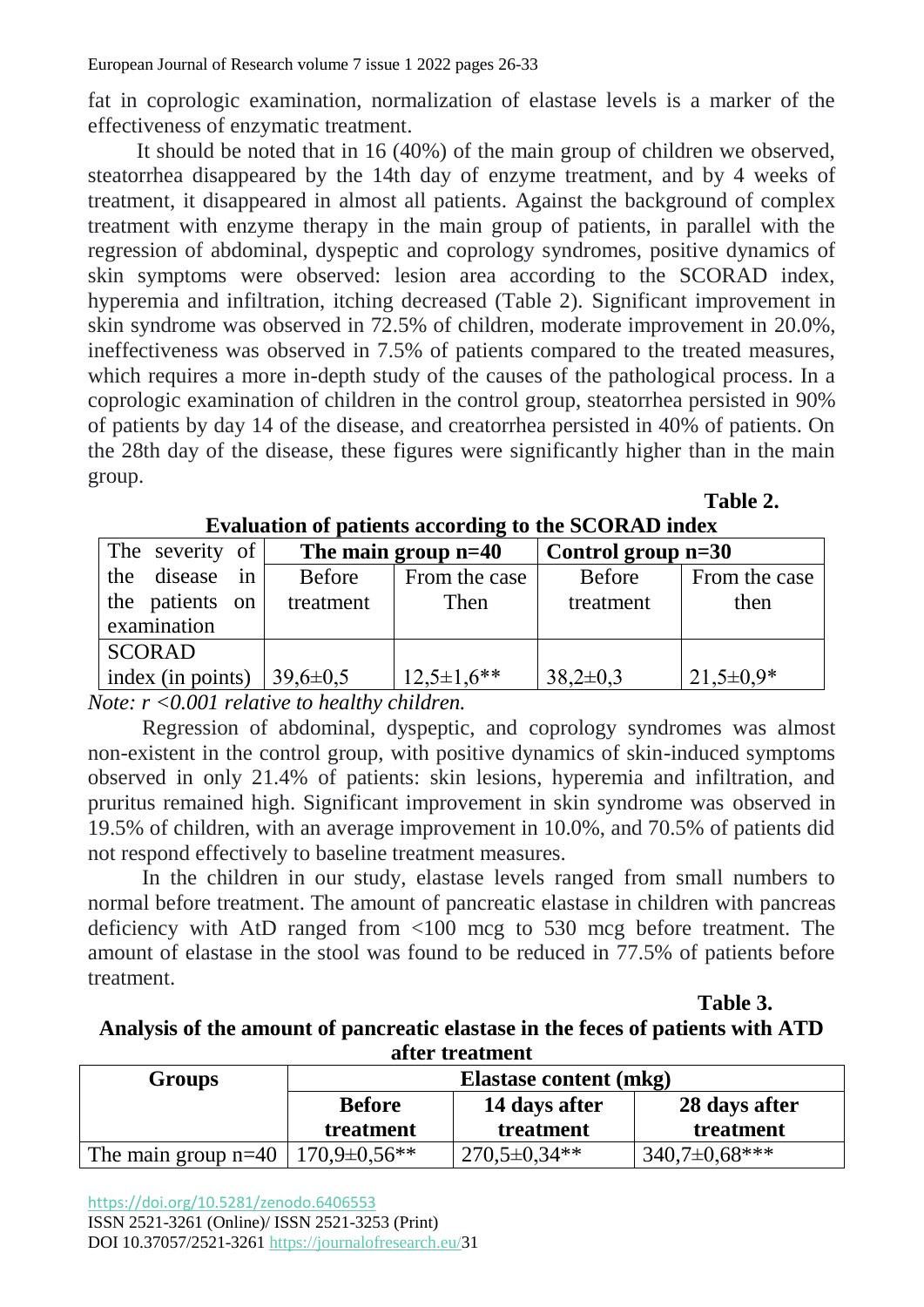European Journal of Research volume 7 issue 1 2022 pages 26-33

| Control group $n=30$ | $180,4\pm0.23*$ | $220,4\pm 0,62*$ | $250,4\pm0,81*$ |
|----------------------|-----------------|------------------|-----------------|
| Healthy<br>children  |                 |                  |                 |
| $n=20$               | $367,7\pm0.31$  |                  |                 |
|                      |                 |                  |                 |

*Note: r <0.001 relative to healthy children.*

 Normalization of fecal elastase levels was observed in 15 patients on the 14th day of treatment and in 30 patients on the 28th day of treatment. This indicates that the amount of enzyme drug is adequately selected and highly active. Against the background of complex treatment with enzyme therapy in the main group of patients, the amount of elastase in the feces increased by 1.5 times on 14 days of treatment (Table 3). On day 28 of treatment, however, in the control group of patients, this figure was close to that of healthy children  $(340.7 \pm 0.68; 367.7 \pm 0.31$ , respectively). The results showed that the amount of elastase in the control group of patients remained significantly lower than in healthy children on days 14 and 28 of basal treatment  $(220.4 \pm 0.62; 250.4 \pm 0.81,$  respectively).

**Conclusions.** Among children with atopic dermatitis, gastrointestinal tract: chronic pancreatitis (52.9%) was detected in large numbers. AtD high positive correlation was found between clinical signs of AtD (rash intensity) and abdominal pain ( $r = +$ 0.9), but was also associated with symptoms such as abdominal pain, itchy skin, and sleep loss  $(r = + 0.7$  and  $r = + 0.83$ ).